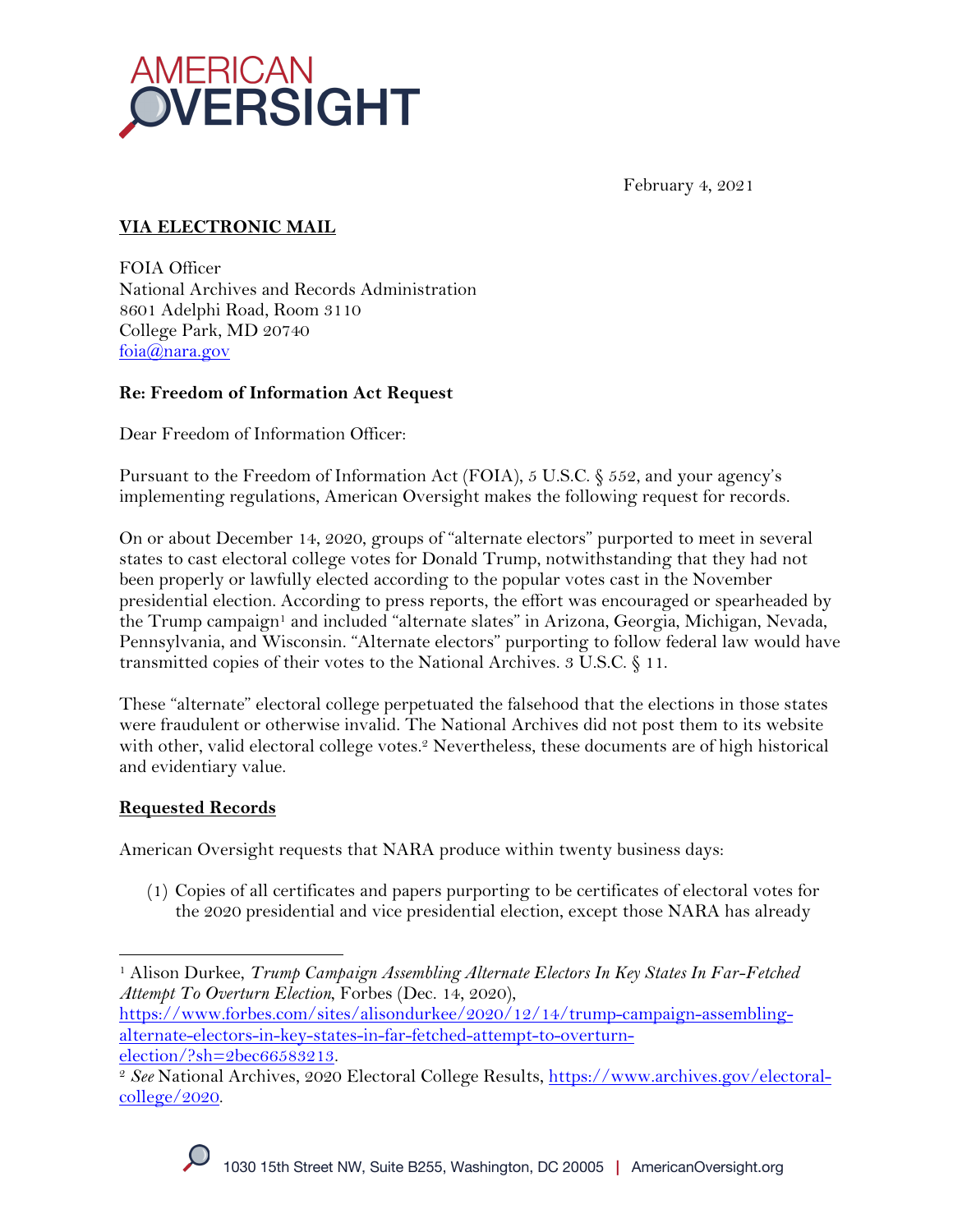published on its website titled "2020 Electoral College Results."3

(2) Copies of correspondence (e.g., emails, cover letters, etc.) accompanying the certificates and papers described in (1), above.

Please provide all responsive records from November 3, 2020, through the date of the search.

## **Guidance Regarding the Search & Processing of Requested Records**

American Oversight seeks all responsive records regardless of format, medium, or physical characteristics. In conducting your search, please understand the terms "record," "document," and "information" in their broadest sense, to include any written, typed, recorded, graphic, printed, or audio material of any kind. We seek records of any kind, including electronic records, audiotapes, videotapes, and photographs, as well as letters, emails, facsimiles, telephone messages, voice mail messages and transcripts, notes, or minutes of any meetings, telephone conversations or discussions. Our request includes any attachments to these records. **No category of material should be omitted from search, collection, and production.**

Please search all records regarding agency business. **You may not exclude searches of files or emails in the personal custody of your officials, such as personal email accounts.**  Records of official business conducted using unofficial systems or stored outside of official files are subject to the Federal Records Act and FOIA.<sup>4</sup> It is not adequate to rely on policies and **procedures that require officials to move such information to official systems within a certain period of time; American Oversight has a right to records contained in those files even if material has not yet been moved to official systems or if officials have, through negligence or willfulness, failed to meet their obligations.**<sup>5</sup>

In addition, please note that in conducting a "reasonable search" as required by law, you must employ the most up-to-date technologies and tools available, in addition to searches by individual custodians likely to have responsive information. Recent technology may have rendered your agency's prior FOIA practices unreasonable. **In light of the government-wide** 

<sup>3</sup> *Id.*

<sup>4</sup> *See Competitive Enter. Inst. v. Office of Sci. & Tech. Policy*, 827 F.3d 145, 149–50 (D.C. Cir. 2016); *cf. Judicial Watch, Inc. v. Kerry*, 844 F.3d 952, 955–56 (D.C. Cir. 2016).

<sup>5</sup> *See Competitive Enter. Inst. v. Office of Sci. & Tech. Policy*, No. 14-cv-765, slip op. at 8 (D.D.C. Dec. 12, 2016) ("The Government argues that because the agency had a policy requiring  $\lceil \text{the} \rceil$ official] to forward all of his emails from his [personal] account to his business email, the [personal] account only contains duplicate agency records at best. Therefore, the Government claims that any hypothetical deletion of the  $\lceil$  personal account $\rceil$  emails would still leave a copy of those records intact in [the official's] work email. However, policies are rarely followed to perfection by anyone. At this stage of the case, the Court cannot assume that each and every work-related email in the [personal] account was duplicated in [the official's] work email account." (citations omitted)).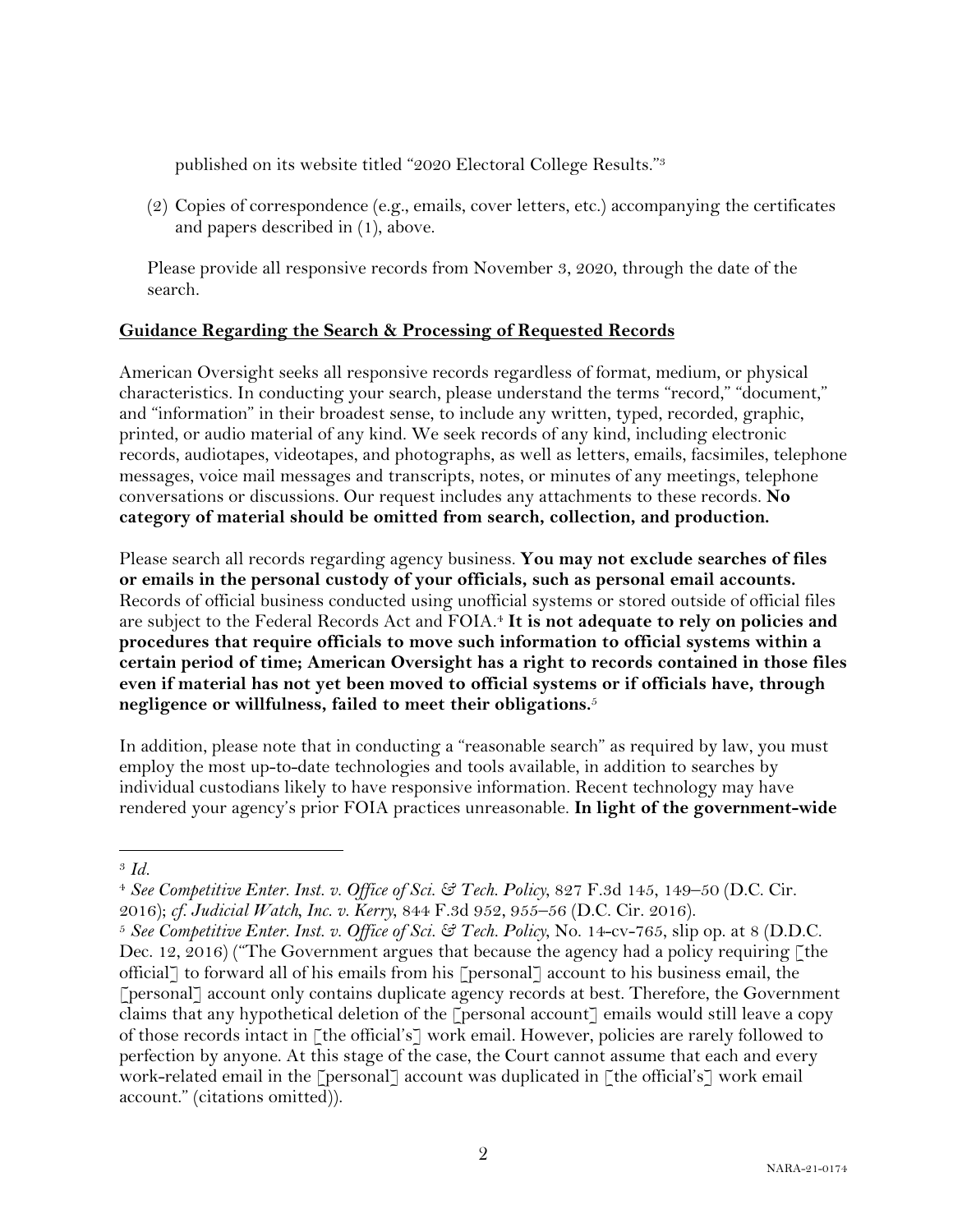**requirements to manage information electronically by the end of 2016, it is no longer reasonable to rely exclusively on custodian-driven searches.**<sup>6</sup> **Furthermore, agencies that have adopted the National Archives and Records Administration (NARA) Capstone program, or similar policies, now maintain emails in a form that is reasonably likely to be more complete than individual custodians' files.** For example, a custodian may have deleted a responsive email from his or her email program, but your agency's archiving tools would capture that email under Capstone. Accordingly, American Oversight insists that your agency use the most up-to-date technologies to search for responsive information and take steps to ensure that the most complete repositories of information are searched. American Oversight is available to work with you to craft appropriate search terms. **However, custodian searches are still required; agencies may not have direct access to files stored in .PST files, outside of network drives, in paper format, or in personal email accounts.**

Under the FOIA Improvement Act of 2016, agencies must adopt a presumption of disclosure, withholding information "only if . . . disclosure would harm an interest protected by an exemption" or "disclosure is prohibited by law."7 If it is your position that any portion of the requested records is exempt from disclosure, American Oversight requests that you provide an index of those documents as required under *Vaughn v. Rosen*, 484 F.2d 820 (D.C. Cir. 1973), *cert. denied*, 415 U.S. 977 (1974). As you are aware, a *Vaughn* index must describe each document claimed as exempt with sufficient specificity "to permit a reasoned judgment as to whether the material is actually exempt under FOIA."8 Moreover, the *Vaughn* index "must describe *each* document or portion thereof withheld, and for *each* withholding it must discuss the consequences of disclosing the sought-after information."9 Further, "the withholding agency must supply 'a relatively detailed justification, specifically identifying the reasons why a particular exemption is relevant and correlating those claims with the particular part of a withheld document to which they apply.'"10

In the event some portions of the requested records are properly exempt from disclosure, please disclose any reasonably segregable non-exempt portions of the requested records. If it is your position that a document contains non-exempt segments, but that those non-exempt segments are so dispersed throughout the document as to make segregation impossible, please state what portion of the document is non-exempt, and how the material is dispersed throughout the

<sup>6</sup> Presidential Memorandum—Managing Government Records, 76 Fed. Reg. 75,423 (Nov. 28, 2011), https://obamawhitehouse.archives.gov/the-press-office/2011/11/28/presidentialmemorandum-managing-government-records; Office of Mgmt. & Budget, Exec. Office of the President, Memorandum for the Heads of Executive Departments & Independent Agencies, "Managing Government Records Directive," M-12-18 (Aug. 24, 2012), https://www.archives.gov/files/records-mgmt/m-12-18.pdf. 7 FOIA Improvement Act of 2016 § 2 (Pub. L. No. 114–185).

<sup>8</sup> *Founding Church of Scientology v. Bell*, 603 F.2d 945, 949 (D.C. Cir. 1979).

<sup>9</sup> *King v. U.S. Dep't of Justice*, 830 F.2d 210, 223–24 (D.C. Cir. 1987) (emphases in original).

<sup>10</sup> *Id.* at 224 (citing *Mead Data Central, Inc. v. U.S. Dep't of the Air Force*, 566 F.2d 242, 251 (D.C. Cir. 1977)).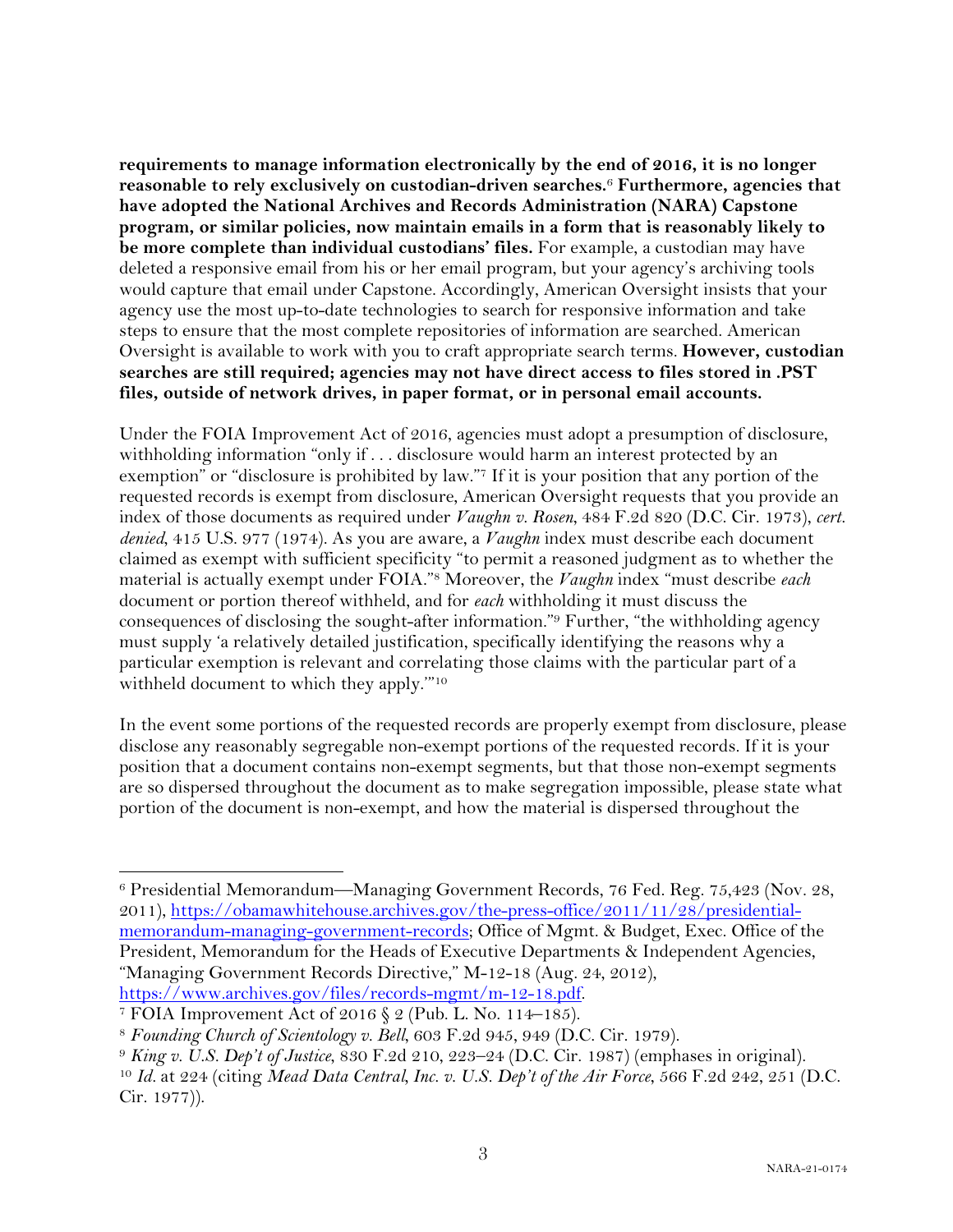document.11 Claims of nonsegregability must be made with the same degree of detail as required for claims of exemptions in a *Vaughn* index. If a request is denied in whole, please state specifically that it is not reasonable to segregate portions of the record for release.

**You should institute a preservation hold on information responsive to this request.**  American Oversight intends to pursue all legal avenues to enforce its right of access under FOIA, including litigation if necessary. Accordingly, you are on notice that litigation is reasonably foreseeable.

To ensure that this request is properly construed, that searches are conducted in an adequate but efficient manner, and that extraneous costs are not incurred, American Oversight welcomes an opportunity to discuss its request with you before you undertake your search or incur search or duplication costs. By working together at the outset, American Oversight hopes to decrease the likelihood of costly and time-consuming litigation in the future.

Where possible, please provide responsive material in electronic format by email or in PDF or TIF format on a USB drive. Please send any responsive material being sent by mail to American Oversight, 1030 15th Street NW, Suite B255, Washington, DC 20005. If it will accelerate release of responsive records to American Oversight, please also provide responsive material on a rolling basis.

#### **Fee Waiver Request**

In accordance with 5 U.S.C.  $\frac{552(a)(4)(A)(iii)}{3}$  and your agency's implementing regulations, American Oversight requests a waiver of fees associated with processing this request for records. The subject of this request concerns the operations of the federal government, and the disclosures will likely contribute to public understanding of those operations. Moreover, the request is primarily and fundamentally for non-commercial purposes.

American Oversight requests a waiver of fees because disclosure of the requested information is in the public interest because it is likely to contribute significantly to public understanding of activities of the government. The disclosure of the information sought under this request will document and reveal activity aimed at undermining the results of the 2020 presidential election, including actions encouraged by the former President. There is profound interest in knowing the steps that "alternate" electors took—potentially in coordination with the former President—to undermine the democratic process, and the records responsive to this request will contribute significantly to the public's understanding of the government's activities. As discussed below, American Oversight has the ability and intent to disseminate the requested information to the public.

This request is primarily and fundamentally not for commercial purposes, but rather the primary interest is in public disclosure of responsive records. As a  $501(c)(3)$  nonprofit, American Oversight does not have a commercial purpose and the release of the information

<sup>11</sup> *Mead Data Central*, 566 F.2d at 261.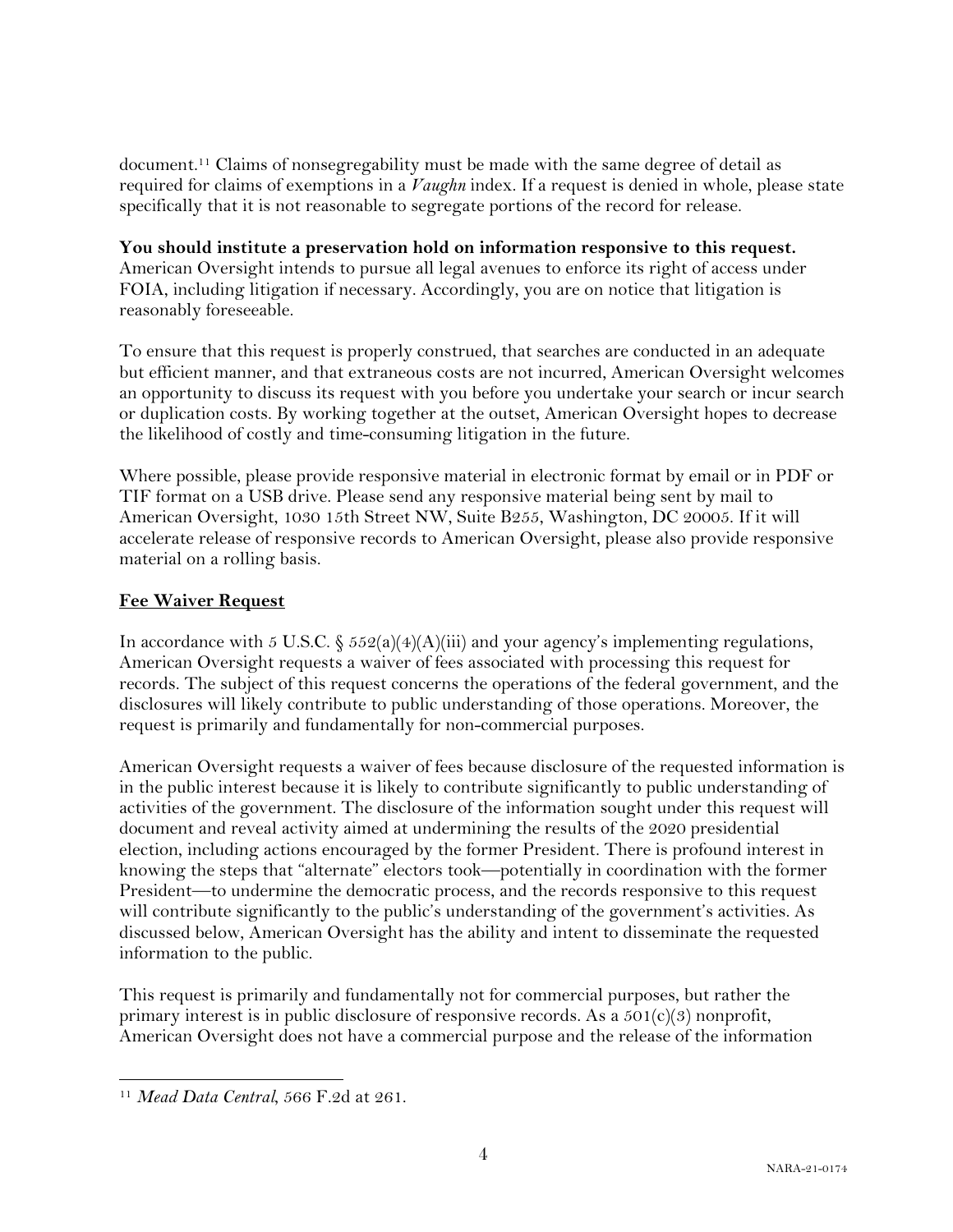requested is not in American Oversight's financial interest. American Oversight's mission is to promote transparency in government, to educate the public about government activities, and to ensure the accountability of government officials. American Oversight uses the information gathered, and its analysis of it, to educate the public through reports, press releases, or other media. American Oversight also makes materials it gathers available on its public website and promotes their availability on social media platforms, such as Facebook and Twitter.12 American Oversight has demonstrated its commitment to the public disclosure of documents and creation of editorial content. For example, after receiving records regarding an ethics waiver received by a senior DOJ attorney,<sup>13</sup> American Oversight promptly posted the records to its website and published an analysis of what the records reflected about DOJ's process for ethics waivers.14 As another example, American Oversight has a project called "Audit the Wall," where the organization is gathering and analyzing information and commenting on public releases of information related to the administration's proposed construction of a barrier along the U.S.-Mexico border.15

Accordingly, American Oversight qualifies for a fee waiver.

#### **Conclusion**

We share a common mission to promote transparency in government. American Oversight looks forward to working with your agency on this request. If you do not understand any part of this request, have any questions, or foresee any problems in fully releasing the requested records, please contact Dan McGrath at foia@americanoversight.org or (202) 897-4213. Also,

<sup>&</sup>lt;sup>12</sup> American Oversight currently has approximately 15,600 page likes on Facebook and 105,200 followers on Twitter. American Oversight, Facebook,

https://www.facebook.com/weareoversight/ (last visited Jan. 25, 2021); American Oversight (@weareoversight), Twitter, https://twitter.com/weareoversight (last visited Jan. 25, 2021).

<sup>13</sup> *DOJ Civil Division Response Noel Francisco Compliance*, American Oversight,

https://www.americanoversight.org/document/doj-civil-division-response-noel-franciscocompliance*.*

<sup>14</sup> *Francisco & the Travel Ban: What We Learned from the DOJ Documents*, American Oversight, https://www.americanoversight.org/francisco-the-travel-ban-what-we-learned-from-the-dojdocuments.

<sup>15</sup> *Audit the Wall*, American Oversight, https://www.americanoversight.org/investigation/audit-the-wall.